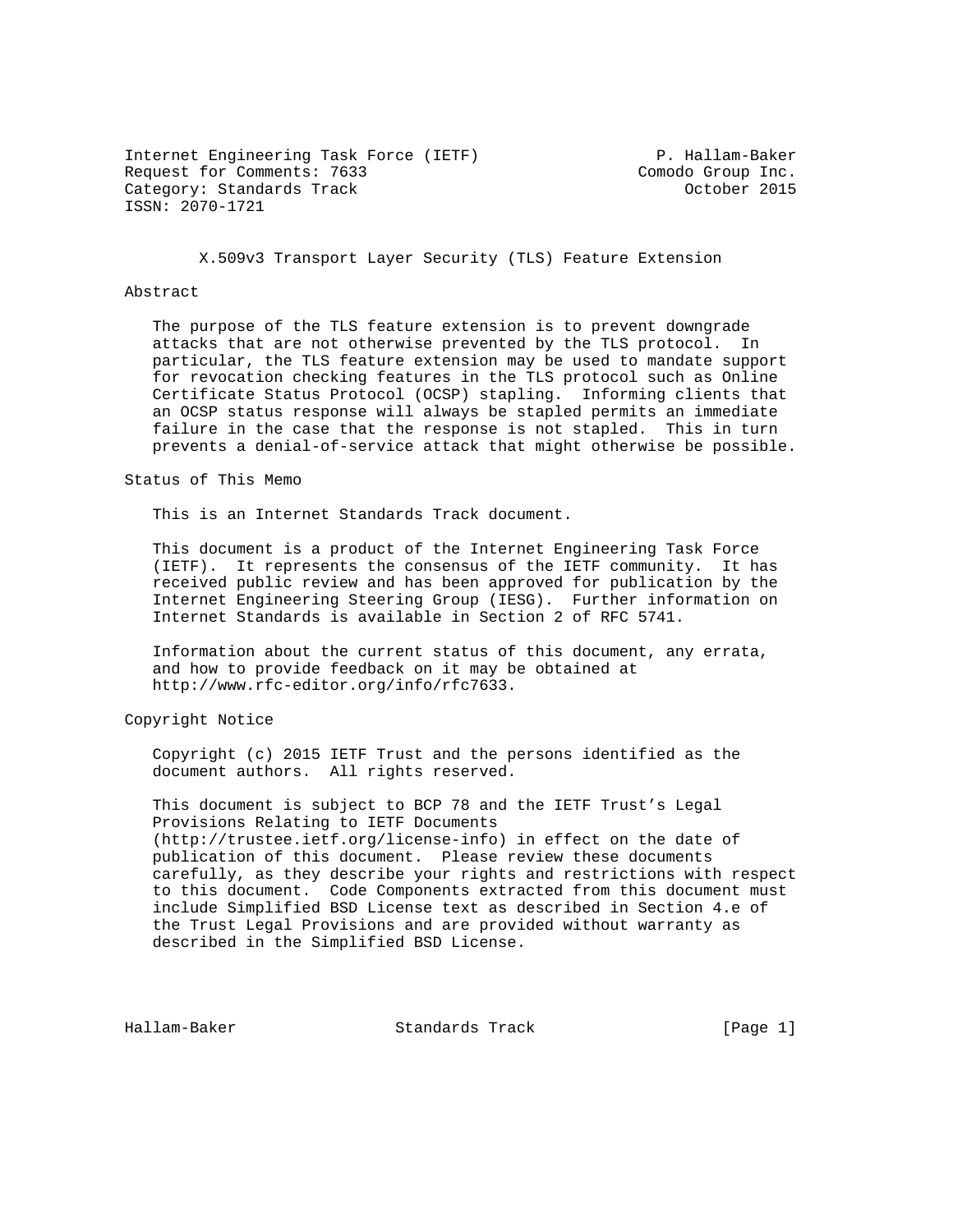Table of Contents

| $\mathcal{L}$                                                                                                                                                                                                                       |
|-------------------------------------------------------------------------------------------------------------------------------------------------------------------------------------------------------------------------------------|
| 2                                                                                                                                                                                                                                   |
| 2                                                                                                                                                                                                                                   |
| $\overline{3}$<br>TLS Feature, X.509 Extension                                                                                                                                                                                      |
| 3                                                                                                                                                                                                                                   |
| 4                                                                                                                                                                                                                                   |
| $\overline{4}$                                                                                                                                                                                                                      |
| 5                                                                                                                                                                                                                                   |
| 5<br>Certificate Signing Request                                                                                                                                                                                                    |
| 5<br>4.2.2. Certificate Signing Certificate                                                                                                                                                                                         |
| 5<br>4.2.3. End-Entity Certificate                                                                                                                                                                                                  |
| 6                                                                                                                                                                                                                                   |
| 4.3.1. Certification Authority<br>6                                                                                                                                                                                                 |
| 7                                                                                                                                                                                                                                   |
| 7<br>and the contract of the contract of the contract of the contract of the contract of the contract of the contract of the contract of the contract of the contract of the contract of the contract of the contract of the contra |
| 7                                                                                                                                                                                                                                   |
| Alternative Certificates and Certificate Issuers<br>7                                                                                                                                                                               |
| 8                                                                                                                                                                                                                                   |
| 8<br>5.3. Cipher Suite Downgrade Attack                                                                                                                                                                                             |
| 8                                                                                                                                                                                                                                   |
| 9                                                                                                                                                                                                                                   |
| 10                                                                                                                                                                                                                                  |
| 11                                                                                                                                                                                                                                  |
|                                                                                                                                                                                                                                     |
|                                                                                                                                                                                                                                     |

# 1. Introduction

 The Transport Layer Security (TLS) feature extension provides a means of preventing downgrade attacks that are not otherwise prevented by the TLS protocol.

 Since the TLS protocol itself provides strong protection against most forms of downgrade attack including downgrade attacks against cipher suite choices offered and client credentials, the TLS feature extension is only relevant to the validation of TLS protocol credentials.

# 2. Definitions

# 2.1. Requirements Language

 The key words "MUST", "MUST NOT", "REQUIRED", "SHALL", "SHALL NOT", "SHOULD", "SHOULD NOT", "RECOMMENDED", "MAY", and "OPTIONAL" in this document are to be interpreted as described in RFC 2119 [RFC2119].

Hallam-Baker Standards Track [Page 2]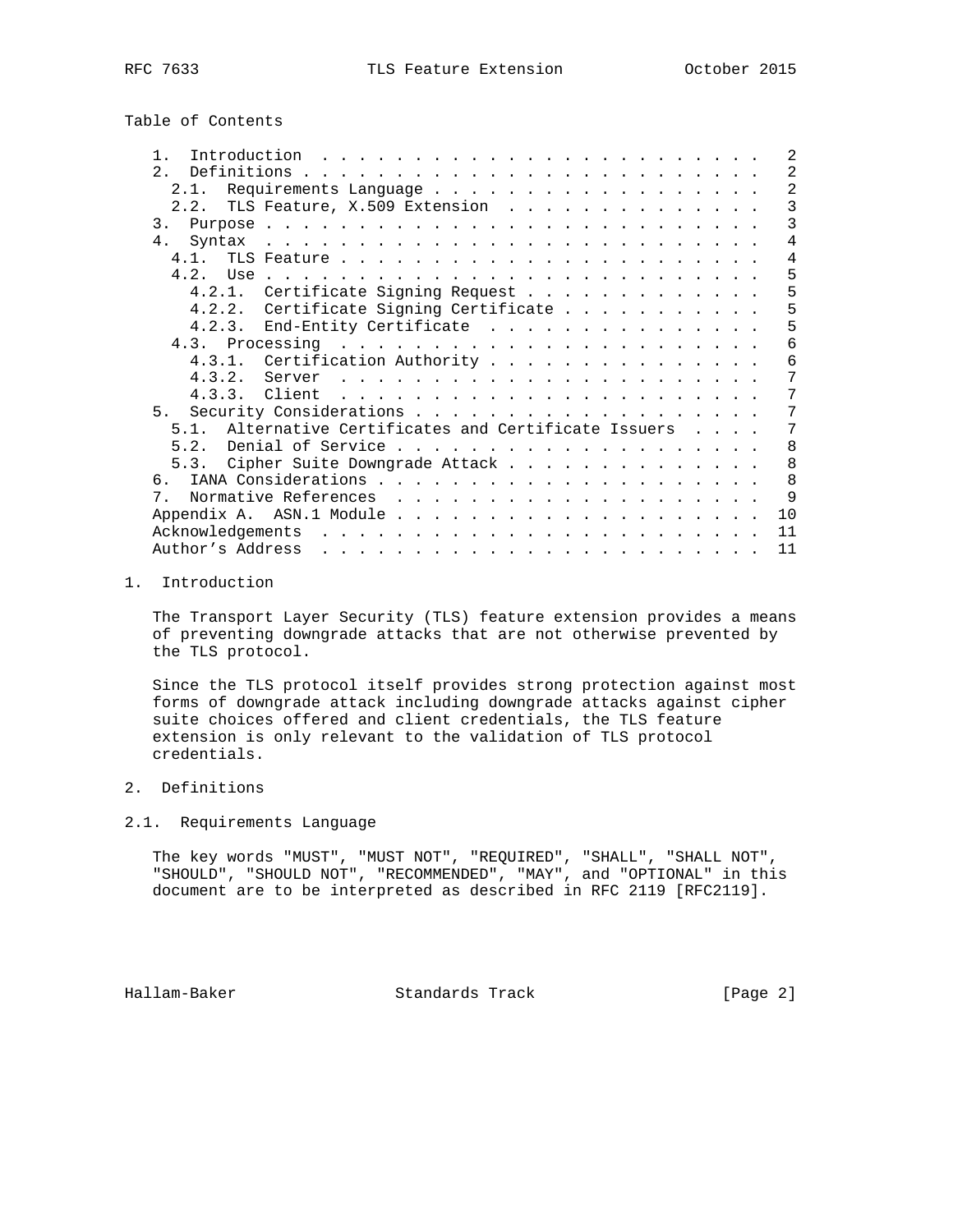# 2.2. TLS Feature, X.509 Extension

 In order to avoid the confusion that would occur in attempting to specify an X.509 extension describing the use of TLS extensions, in this document the term "extension" is reserved to refer to X.509v3 extensions and the term "TLS feature extension" is used to refer to what the TLS specification [RFC5246] refers to as an "extension".

3. Purpose

 Currently, the only TLS feature extensions that are relevant to the revocation status of credentials are the Certificate Status Request extension (status\_request) and the Multiple Certificate Status Extension (status\_request\_v2). These extensions are used to support in-band exchange of Online Certificate Status Protocol (OCSP) tokens, otherwise known as OCSP stapling. These extensions are described in [RFC6066] and [RFC6961].

 The OCSP stapling mechanism described in [RFC6066] permits a TLS server to provide evidence of valid certificate status in-band. When this information is provided in-band, the privacy, performance, and reliability concerns arising from the need to make a third-party connection during the TLS handshake are eliminated. However, a client cannot draw any conclusion from the absence of in-band status information unless it knows that the legitimate server would have provided it. The status information might have been omitted because the server does not support the extension or because the server is withholding the information intentionally, knowing the certificate to be invalid.

 The inclusion of a TLS feature extension advertising the status\_request feature in the server end-entity certificate permits a client to fail immediately if the certificate status information is not provided by the server. The need to query the OCSP responder is eliminated entirely. This improves client efficiency and, more importantly, prevents a denial-of-service attack against the client by either blocking the OCSP response or mounting a denial-of-service attack against the OCSP responder.

 Since the TLS feature extension is an option, it is not likely that an attacker attempting to obtain a certificate through fraud will choose to have a certificate issued with this extension. Such risks are more appropriately addressed by mechanisms such as Certification Authority Authorization DNS records [RFC6844] that are designed to prevent or mitigate mis-issue.

Hallam-Baker Standards Track [Page 3]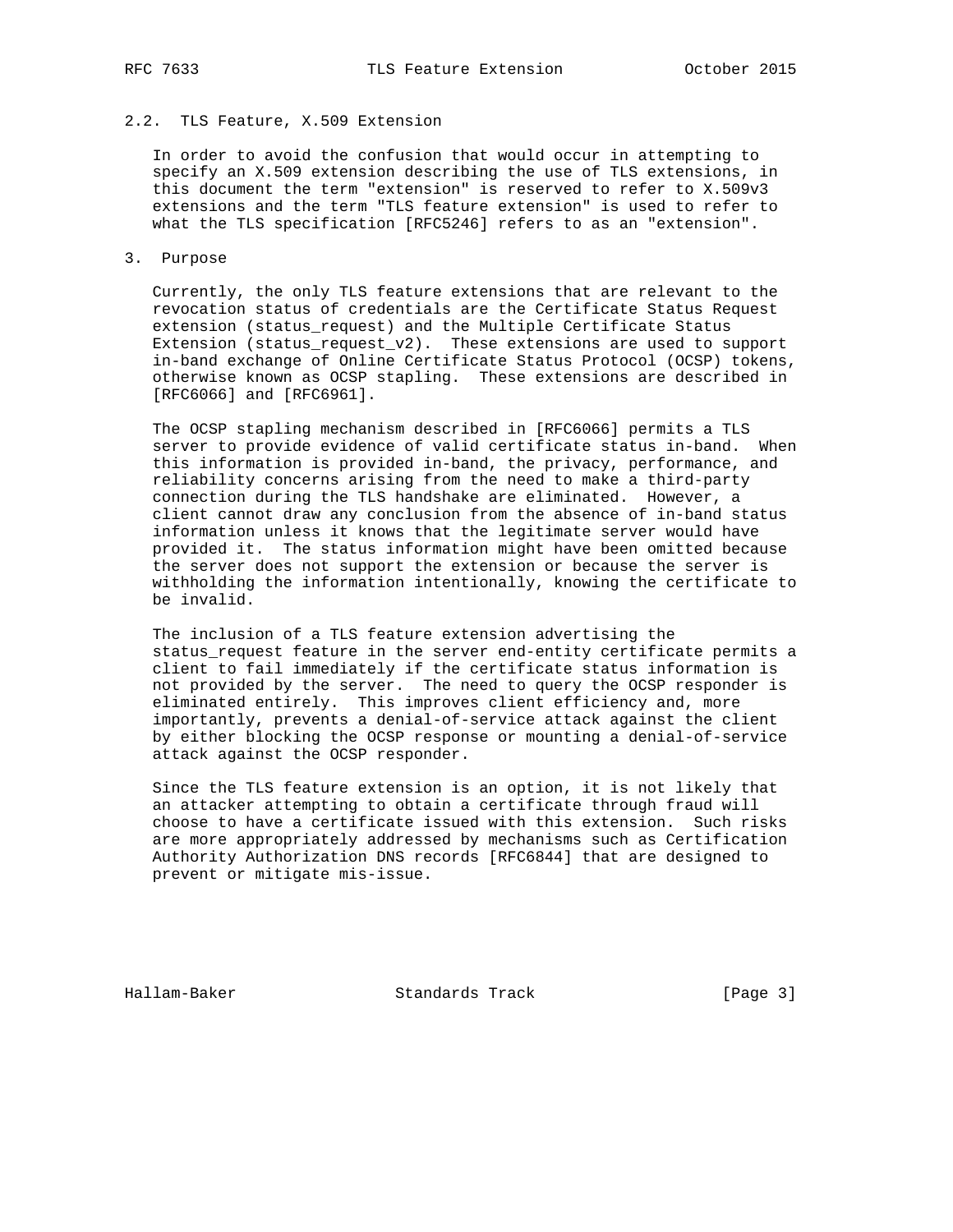A server offering an end-entity certificate with a TLS feature extension MUST satisfy a client request for the specified feature unless this would be redundant as described below. Clients MAY refuse to accept the connection if the server does not accept a request for a specified feature.

 A Certification Authority SHOULD NOT issue certificates that specify a TLS feature extension advertising features that the server does not support.

 A server MAY advise a Certification Authority that it is capable of supporting a feature by including the corresponding TLS feature extension in a Certificate Signing Request [RFC2986]. A server SHOULD verify that its configuration supports the features advertised in the credentials presented to a client requesting connection.

 This document describes the use of the TLS feature in PKIX end-entity certificates and Certificate Signing Certificates. A mechanism that MAY be used to describe support for the specified features in-band for the most commonly used certificate registration protocol is also provided.

4. Syntax

See Appendix A for an ASN.1 module

The TLS feature extension has the following format:

id-pe-tlsfeature OBJECT IDENTIFIER ::= { id-pe 24 }

Features ::= SEQUENCE OF INTEGER

 The extnValue of the id-pe-tlsfeature extension is the ASN.1 DER encoding of the Features structure.

 The TLS feature extension SHOULD NOT be marked critical. RFC 5280 [RFC5280] requires that implementations that do not understand critical extensions MUST reject the certificate. Marking the TLS feature extension critical breaks backward compatibility and is not recommended unless this is the desired behavior.

## 4.1. TLS Feature

 The object member "Features" is a sequence of TLS extension identifiers (features, in this specification's terminology) as specified in the IANA Transport Layer Security (TLS) Extensions

Hallam-Baker Standards Track [Page 4]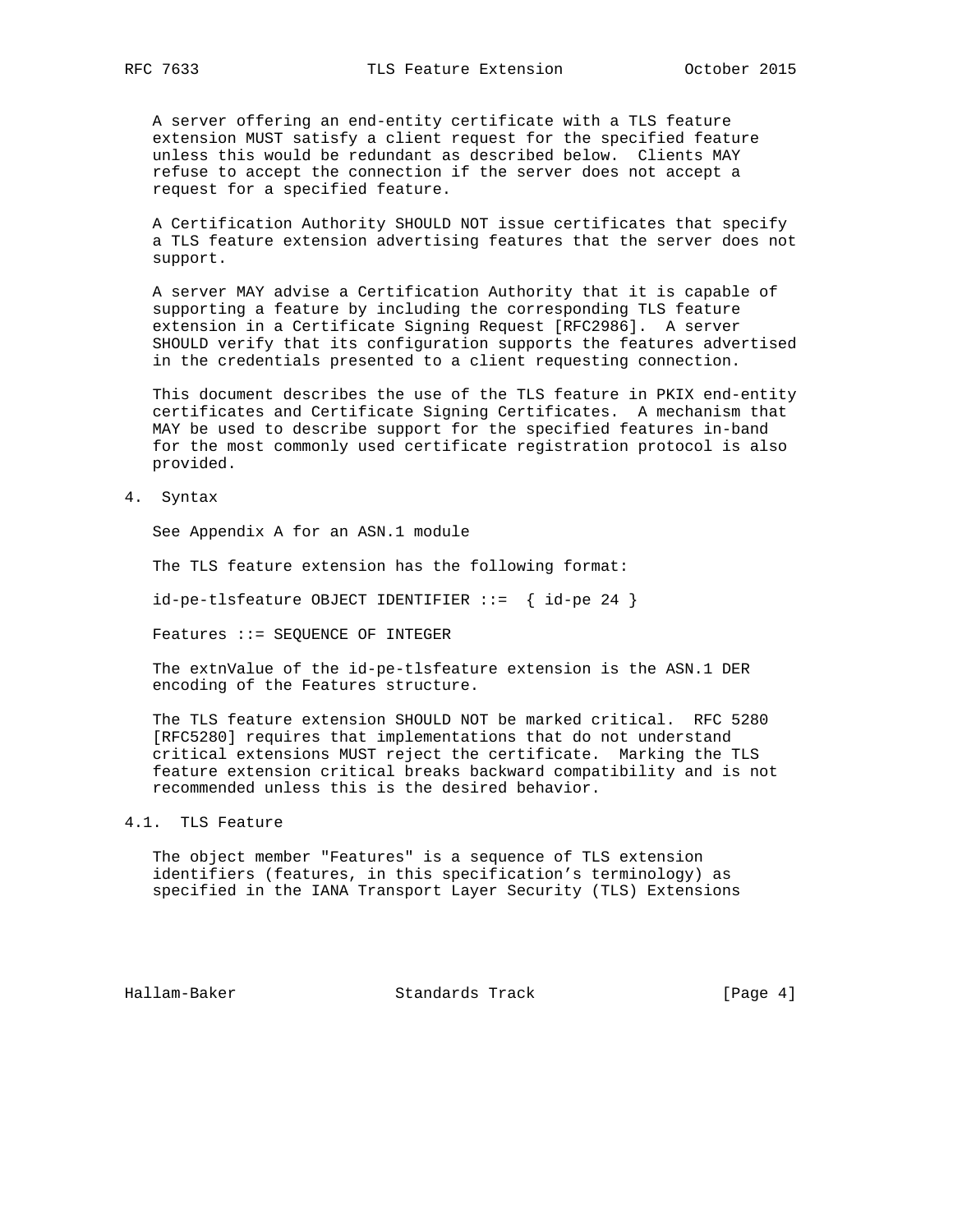registry. If these features are requested by the client in its ClientHello message, then the server MUST return a ServerHello message that satisfies this request.

 This specification does not require a TLS client to offer or support any TLS feature regardless of whether or not it is specified in the server certificate's TLS feature extension. In particular, a client MAY request and a server MAY support any TLS extension regardless of whether or not it is specified in a TLS feature extension.

 A server that offers a certificate that contains a TLS feature extension MUST support the features specified and comply with the corresponding requirements.

- 4.2. Use
- 4.2.1. Certificate Signing Request

 If the certificate issue mechanism makes use of the PKCS #10 Certificate Signing Request (CSR) [RFC2986], the CSR MAY specify a TLS feature extension as a CSR Attribute as defined in Section 4.1 of [RFC2986]. A server or server administration tool should only generate key signing requests that it knows can be supported by the server for which the certificate is intended.

# 4.2.2. Certificate Signing Certificate

When present in a Certificate Signing Certificate (i.e., Certification Authority certificate with the key usage extension value set to keyCertSign), the TLS feature extension specifies a constraint on valid certificate chains. Specifically, a certificate that is signed by a Certificate Signing Certificate that contains a TLS feature extension MUST contain a TLS feature extension that offers the same set or a superset of the features advertised in the signing certificate.

 This behavior provides a means of requiring support for a particular set of features for certificates issued under a particular Certificate Signing Certificate without requiring TLS clients to verify compliance with TLS feature extensions in multiple certificates.

## 4.2.3. End-Entity Certificate

 When specified in a server end-entity certificate (i.e., a certificate that specifies the id-kp-serverAuth Extended Key Usage (EKU)), the TLS feature extension specifies criteria that a server MUST meet to be compliant with the feature declaration.

Hallam-Baker Standards Track [Page 5]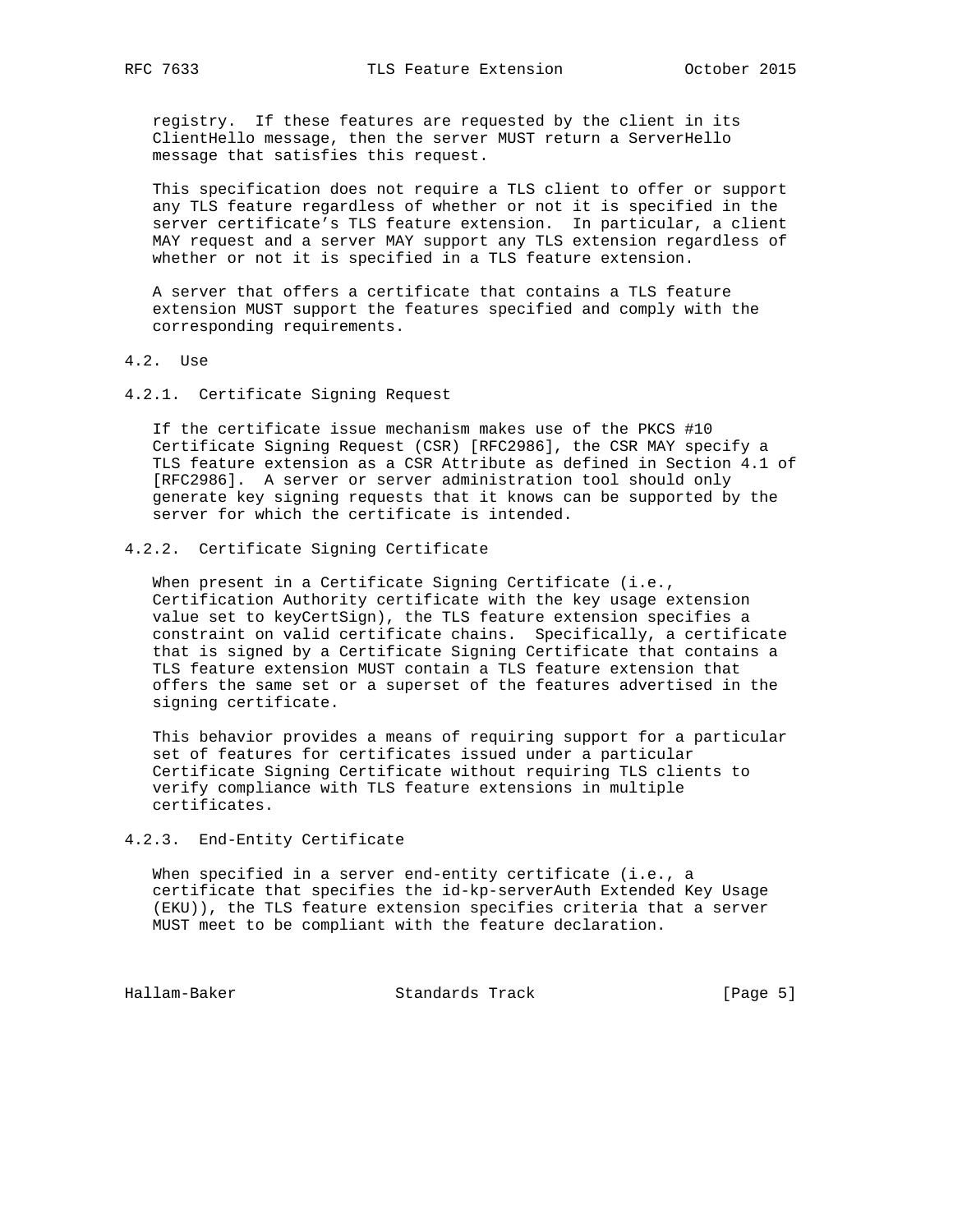In the case that a client determines that the server configuration is inconsistent with the specified feature declaration, it MAY reject the TLS configuration.

# 4.2.3.1. TLS status\_request

 In the case that a client determines that the server configuration is inconsistent with a feature declaration specifying support for the TLS status\_request extension, it SHOULD reject the TLS configuration.

 A client MAY accept a TLS configuration despite it being inconsistent with the TLS feature declaration if the validity of the certificate chain presented can be established through other means (for example, by successfully obtaining the OCSP data from another source).

 There are certain situations in which the alternative to establishing a connection with imperfect TLS security is to transmit the same information with no security controls whatsoever. Accordingly, a client MAY accept a TLS configuration despite it being inconsistent with the TLS feature declaration but MUST NOT distinguish that connection as secure.

## 4.3. Processing

 Advertising a TLS feature extension may change the expectations of relying parties. If these expectations are not met, a valid certificate may be rejected as invalid. Particular attention is required at the start of a certificate lifecycle. A server will be unable to comply with a TLS feature extension if the certificate is issued and released to the subject before the corresponding status token is published.

# 4.3.1. Certification Authority

 A Certification Authority SHOULD NOT issue certificates with a TLS feature extension unless there is an affirmative statement to the effect that the end entity intends to support the specified features (for example, the use of a feature extension in the CSR or through an out-of-band communication).

 A Certification Authority SHOULD ensure that the certificate provisioning process for certificates containing a TLS feature extension permits the certificate subject to meet the requirements (for example, ensuring that OCSP tokens are published before the corresponding certificate is released to the subscriber).

Hallam-Baker Standards Track [Page 6]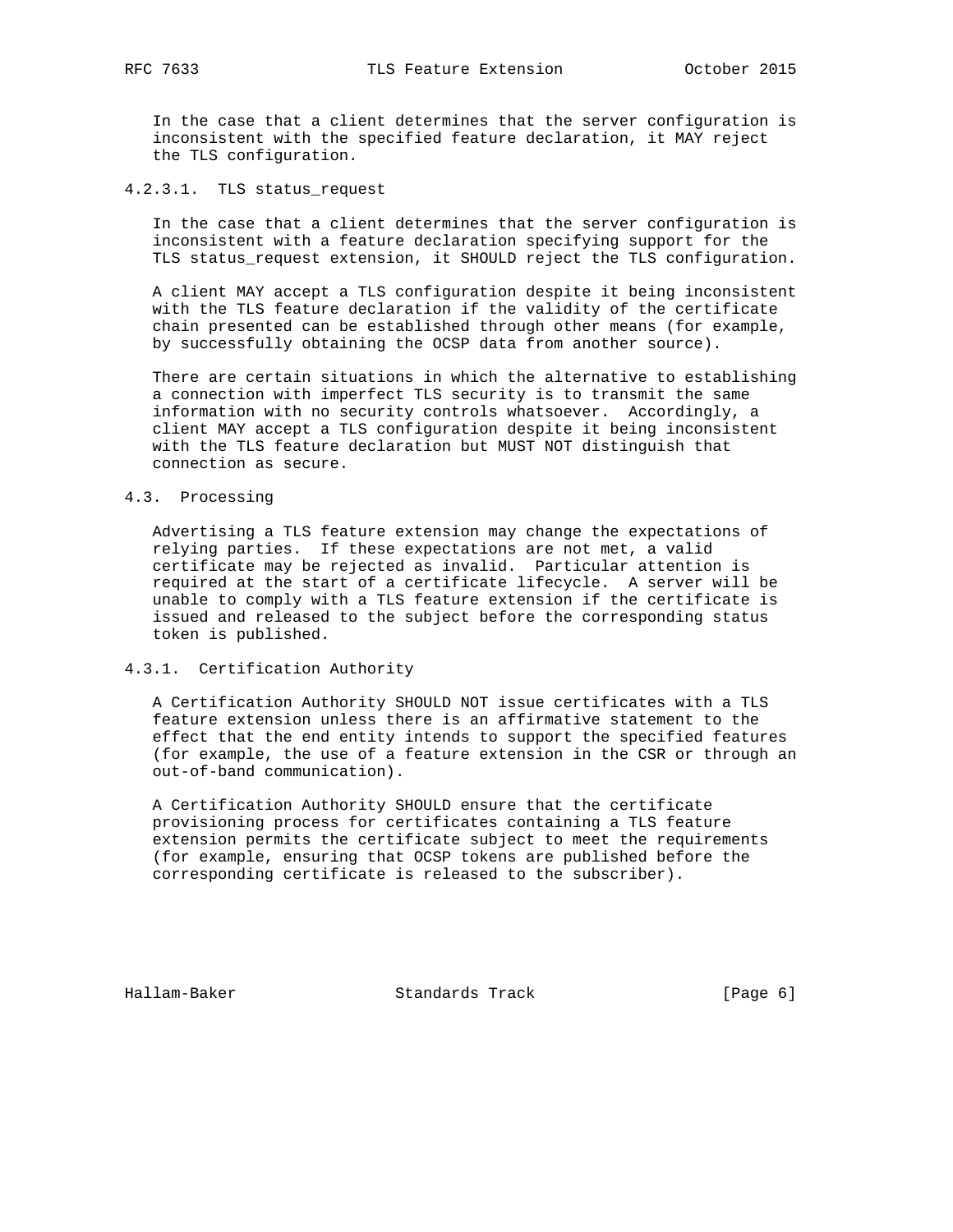# 4.3.2. Server

 A TLS server certificate containing a TLS feature extension MAY be used with any TLS server that supports the specified features. It is not necessary for the server to provide support for the TLS feature extension itself. Such support is nevertheless desirable as it can reduce the risk of administrative error.

 A server SHOULD verify that its configuration is compatible with the TLS feature extension expressed in a certificate it presents. When an existing certificate is to be replaced by a new one, the server SHOULD NOT begin using the new certificate until the necessary OCSP status token or tokens are available.

 A server MAY override local configuration options if necessary to ensure consistency, but it SHOULD inform the administrator whenever such an inconsistency is discovered.

 A server SHOULD support generation of the feature extension in CSRs if key generation is supported.

## 4.3.3. Client

 A client MUST treat a certificate with a TLS feature extension as an invalid certificate if the features offered by the server do not contain all features present in both the client's ClientHello message and the TLS feature extension.

 In the case that use of TLS with a valid certificate is mandated by explicit security policy, application protocol specification, or other means, the client MUST refuse the connection. If the use of TLS with a valid certificate is optional, a client MAY accept the connection but MUST NOT treat the certificate as valid.

## 5. Security Considerations

# 5.1. Alternative Certificates and Certificate Issuers

 Use of the TLS feature extension to mandate support for a particular form of revocation checking is optional. This control can provide protection in the case that a certificate with a TLS feature is compromised after issue but not in the case that the attacker obtains an unmarked certificate from an issuer through fraud.

 The TLS feature extension is a post-issue security control. Such risks can only be addressed by security controls that take effect before issue.

Hallam-Baker Standards Track [Page 7]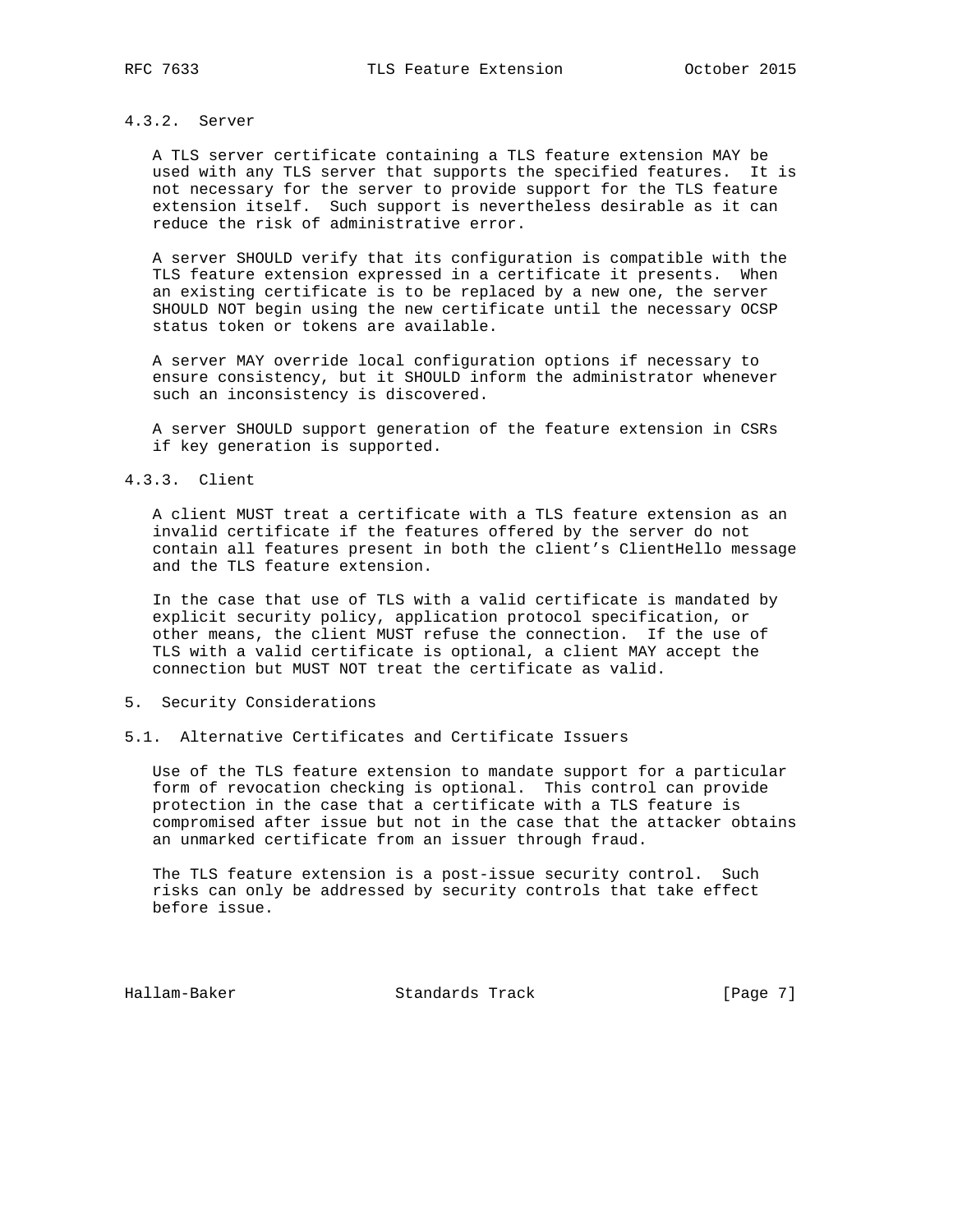5.2. Denial of Service

 A certificate issuer could issue a certificate that intentionally specified a feature statement that they knew the server could not support.

 The consequences of such refusal would appear to be limited since a Certification Authority could equally refuse to issue the certificate.

5.3. Cipher Suite Downgrade Attack

 The TLS feature extension does not provide protection against a cipher suite downgrade attack. This is left to the existing controls in the TLS protocol itself.

6. IANA Considerations

 IANA has added the following entry in the "SMI Security for PKIX Certificate Extension" (1.3.6.1.5.5.7.1) registry:

Decimal Description **References** ------- ------------------------------ ---------------------

24 id-pe-tlsfeature this document (RFC 7633)

 IANA has added the following entry in the "SMI Security for PKIX Module Identifier" (1.3.6.1.5.5.7.0) registry:

|    | Decimal Description     | References               |
|----|-------------------------|--------------------------|
|    |                         |                          |
| 86 | id-mod-tls-feature-2015 | this document (RFC 7633) |

Hallam-Baker Standards Track [Page 8]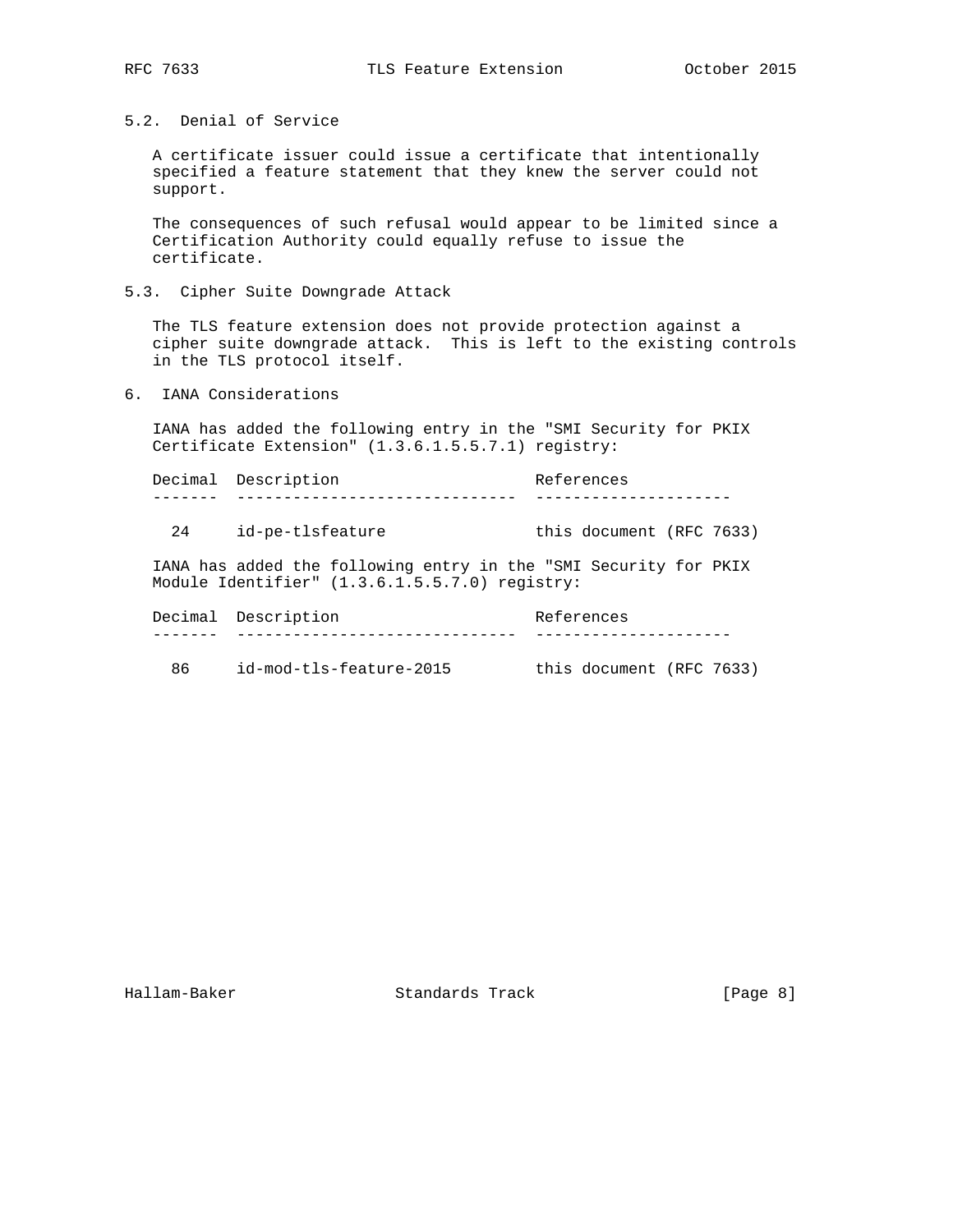- 7. Normative References
	- [RFC2119] Bradner, S., "Key words for use in RFCs to Indicate Requirement Levels", BCP 14, RFC 2119, DOI 10.17487/RFC2119, March 1997, <http://www.rfc-editor.org/info/rfc2119>.
	- [RFC2986] Nystrom, M. and B. Kaliski, "PKCS #10: Certification Request Syntax Specification Version 1.7", RFC 2986, DOI 10.17487/RFC2986, November 2000, <http://www.rfc-editor.org/info/rfc2986>.
	- [RFC5246] Dierks, T. and E. Rescorla, "The Transport Layer Security (TLS) Protocol Version 1.2", RFC 5246, DOI 10.17487/RFC5246, August 2008, <http://www.rfc-editor.org/info/rfc5246>.
	- [RFC5280] Cooper, D., Santesson, S., Farrell, S., Boeyen, S., Housley, R., and W. Polk, "Internet X.509 Public Key Infrastructure Certificate and Certificate Revocation List (CRL) Profile", RFC 5280, DOI 10.17487/RFC5280, May 2008, <http://www.rfc-editor.org/info/rfc5280>.
	- [RFC6066] Eastlake 3rd, D., "Transport Layer Security (TLS) Extensions: Extension Definitions", RFC 6066, DOI 10.17487/RFC6066, January 2011, <http://www.rfc-editor.org/info/rfc6066>.
	- [RFC6844] Hallam-Baker, P. and R. Stradling, "DNS Certification Authority Authorization (CAA) Resource Record", RFC 6844, DOI 10.17487/RFC6844, January 2013, <http://www.rfc-editor.org/info/rfc6844>.
	- [RFC6961] Pettersen, Y., "The Transport Layer Security (TLS) Multiple Certificate Status Request Extension", RFC 6961, DOI 10.17487/RFC6961, June 2013, <http://www.rfc-editor.org/info/rfc6961>.

Hallam-Baker Standards Track [Page 9]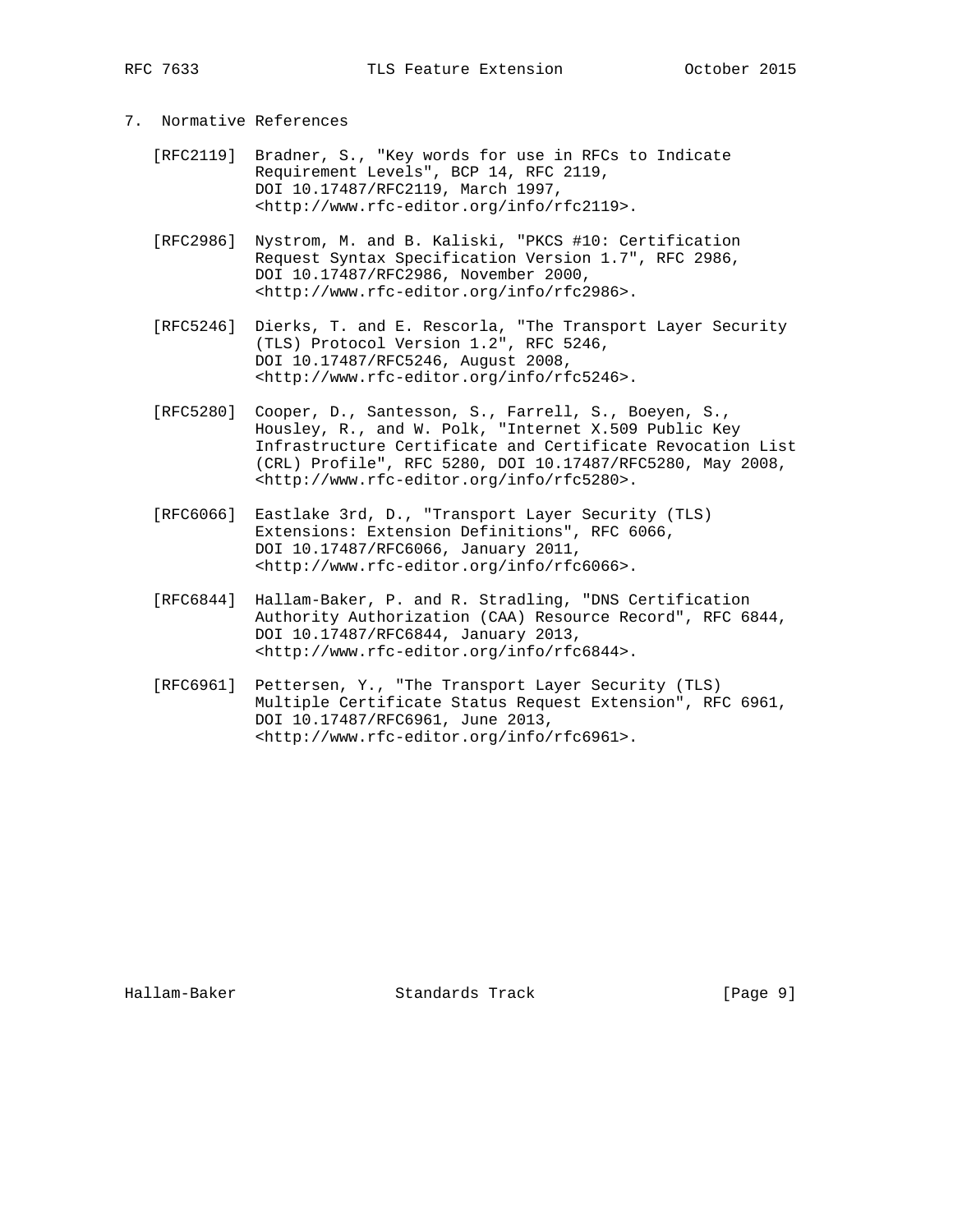```
Appendix A. ASN.1 Module
TLS-Feature-Module-2015 {
    iso(1) identified-organization(3) dod(6) internet(1)
   security(5) mechanisms(5) pkix(7) id-mod(0)
    id-mod-tls-feature-2015(86)}
DEFINITIONS IMPLICIT TAGS ::=
BEGIN
    IMPORTS -- From RFC 5912
    id-pe
    FROM PKIX1Explicit-2009 {
        iso(1) identified-organization(3) dod(6) internet(1)
        security(5) mechanisms(5) pkix(7) id-mod(0)
        id-mod-pkix1-explicit-02(51)}
    EXTENSION
    FROM PKIX-CommonTypes-2009 {
        iso(1) identified-organization(3) dod(6) internet(1)
        security(5) mechanisms(5) pkix(7) id-mod(0)
        id-mod-pkixCommon-02(57)}
    ;
    CertExtensions EXTENSION ::= {
        ext-TLSFeatures, ... }
        -- TLS Features Extension
    ext-TLSFeatures EXTENSION ::= { SYNTAX
        Features IDENTIFIED BY id-pe-tlsfeature }
   id-pe-tlsfeature OBJECT IDENTIFIER ::= { id-pe 24 }
    Features ::= SEQUENCE OF INTEGER
```
END

Hallam-Baker Standards Track [Page 10]